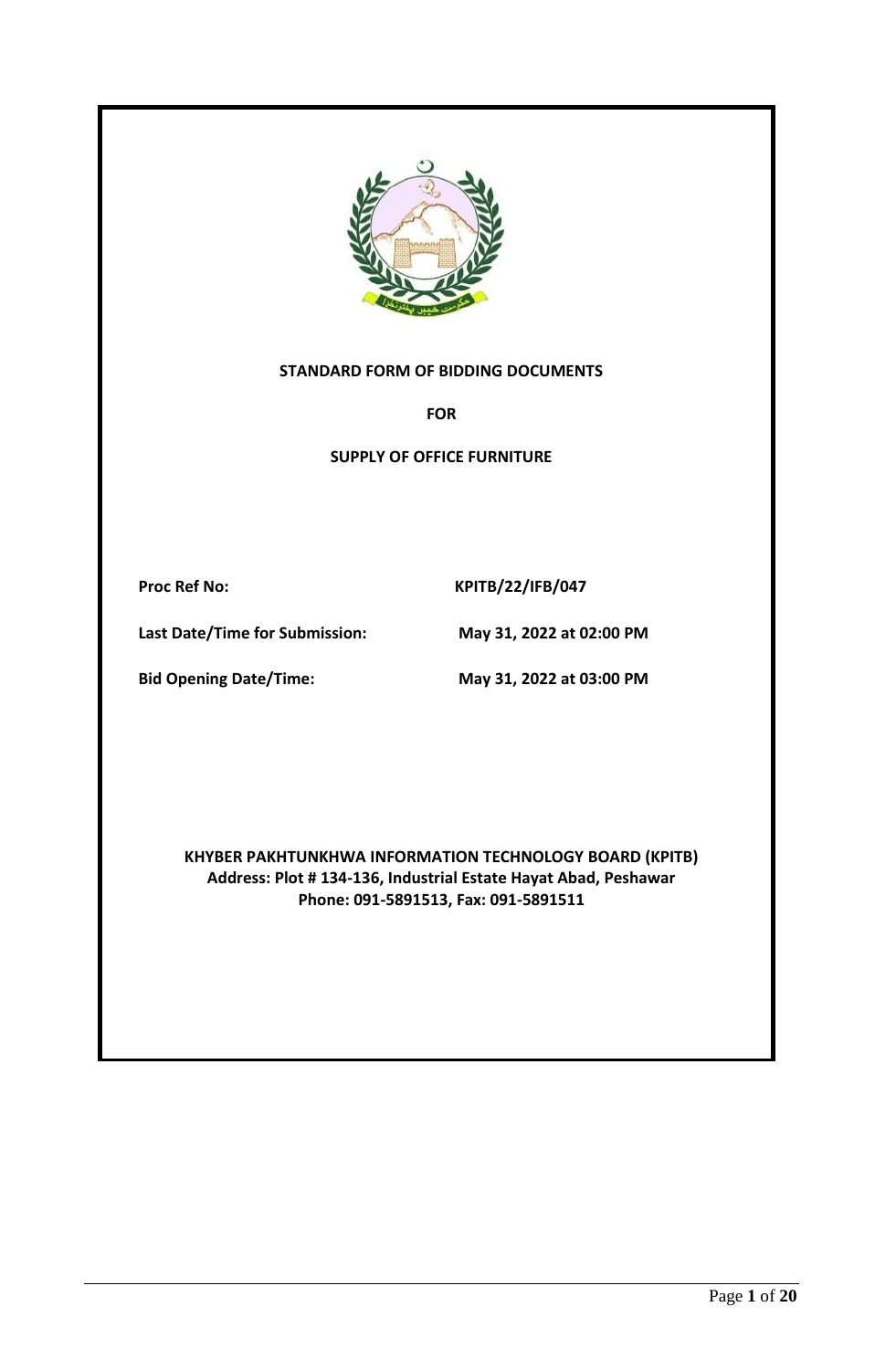# **TABLE OF CONTENTS**

| PERFORMANCE BANK GUARANTEE FORM IN RESPECT OF PURCHASE ORDER / CONTRACT |  |
|-------------------------------------------------------------------------|--|
|                                                                         |  |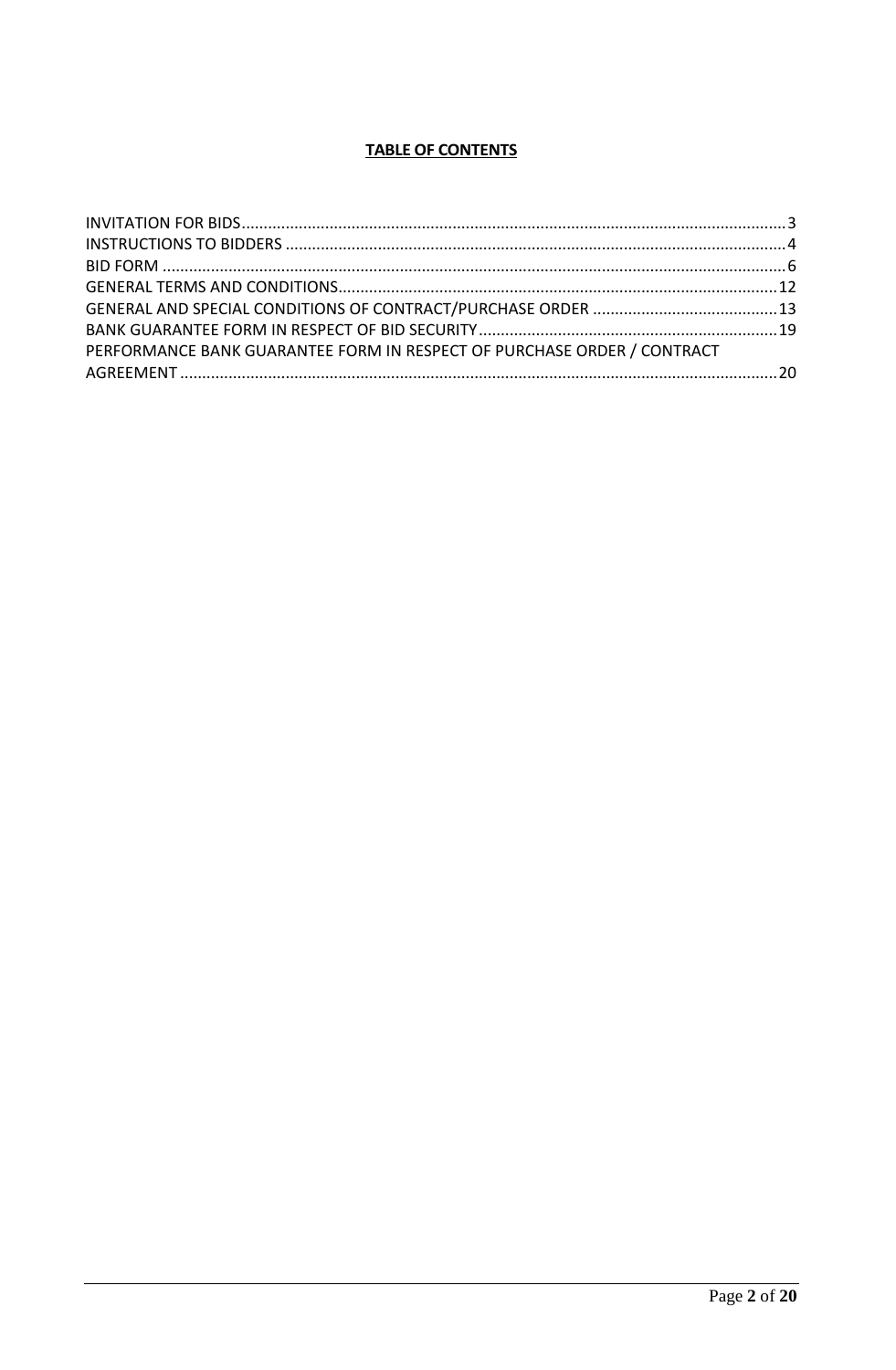#### **INVITATION FOR BIDS**

#### <span id="page-2-0"></span>**IFB No. KPITB/22/IFB/047**

- 1. The KPITB has received an allocation from the Public Fund in Pak rupees / Foreign Currency towards the cost of ICT project. It is intended that part of the proceeds of this allocated fund will be applied to eligible payments under the contract for procurement of Office Furniture.
- 2. The KPITB now invites sealed bids from eligible bidders for the supply of Office Furniture.
- 3. Interested eligible bidders may obtain further information from and inspect the bidding documents at the office 134-136, Industrial Estate, Jamrud Road, Hayatabad Peshawar, Khyber Pakhtunkhwa.
- 4. A complete set of bidding documents can be downloaded by interested bidders from the website [www.kpitb.gov.pk/rfps](http://www.kpitb.gov.pk/rfps)
- 5. The provisions in the Instructions to Bidders and in the General Conditions of Contract are in strict compliance with the provisions of the Khyber Pakhtunkhwa Public Procurement Act and its Rules made thereunder which also conform to the requirements of the World Bank *Standard Bidding Documents: Procurement of Goods for National Competitive Bidding, Pakistan*.
- 6. Bids must be delivered to the above office on or before **02:00 PM on May 31, 2022** and must be accompanied by a security of two (02 %) percent in the form of Demand Draft/Banker Cheque/ CDR.
- 7. Bids will be opened in the presence of bidders' representatives who choose to attend at **May 31, 2021 at 03:00 PM** at the offices of 134-136, Industrial Estate, Hayatabad Peshawar, Khyber Pakhtunkhwa. (in case of public holiday, bids shall be opened on next working day on the same time)
- 8. The bidders are requested to give their best and final prices as no negotiations are expected.

**Assistant Director (Procurement)** Industrial Estate, Jamrud Road, Hayatabad Peshawar, Khyber Pakhtunkhwa, 091-5891516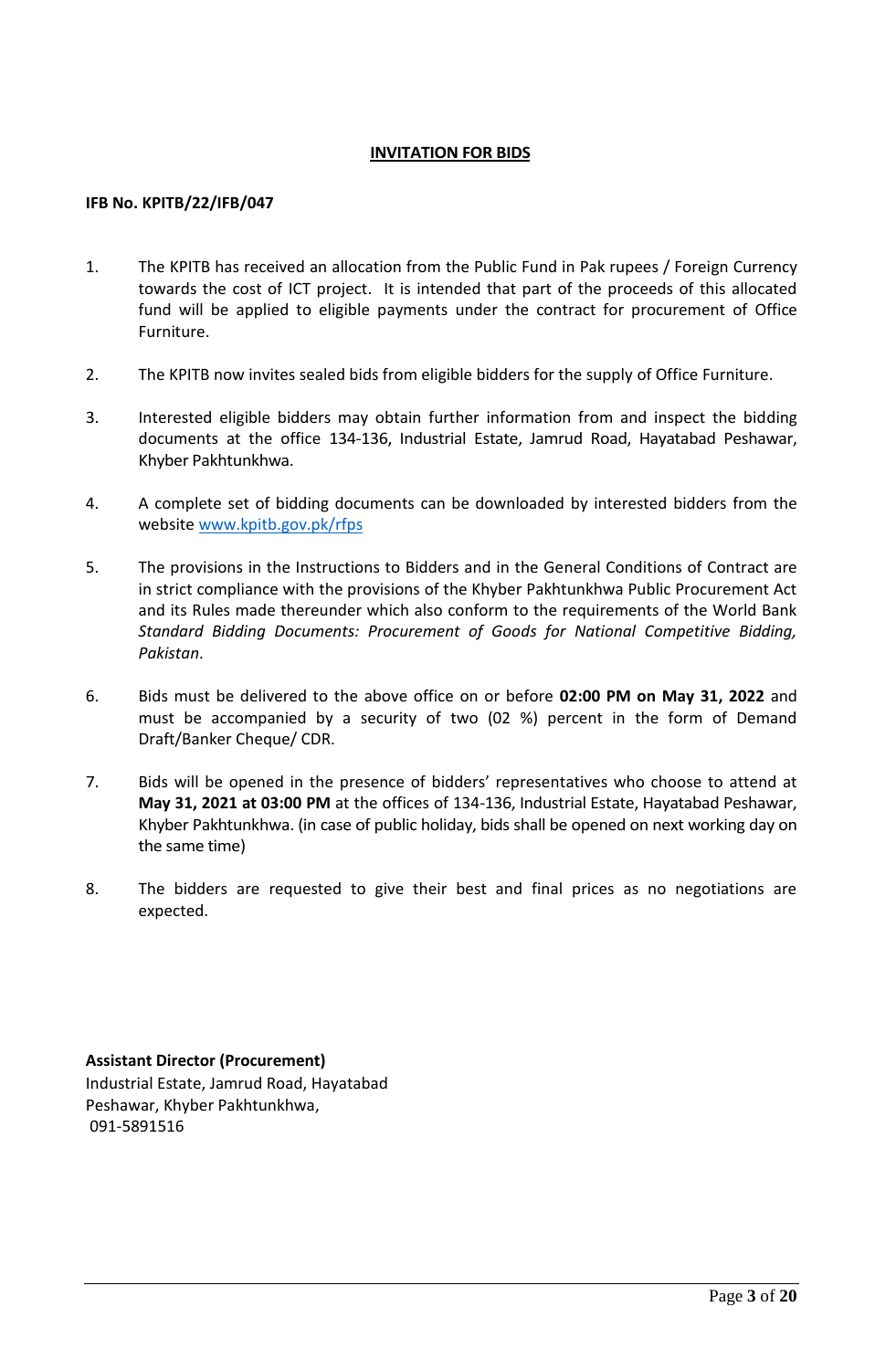# **INSTRUCTIONS TO BIDDERS**

- <span id="page-3-0"></span>A. The bidder must submit their bids in sealed envelopes and as per specified procurement method of single stages one envelope.
- B. The proposal shall be clearly marked on the outer side technical and financial.
- C. The proposals must contain a transmittal letter on the bidder's letterhead, duly stamped by authorized representative (BID FORM AND PRICE SCHEDULES).
- D. Bidders shall apply for all items and evaluation shall be made on total cost while the purchase order shall be issued to the lowest eligible bidder.
- E. The envelopes should be on the name address and contact details of the addresses and the addressors.
- F. The proposal shall contain the copy of registration with one of the mandated authorities of Government of Pakistan along with the national tax number certificate.
- G. The proposal shall contain sales tax registration certificate.
- H. The bidder shall specify validity in days, the submitted bid KPITB may under exceptional circumstances request for extension in bid validity which shall be for not more than the period equal to the period of the original bid validity.
- I. Bidders may associate with other organizations to enhance their capacity. However, such associations may only take place before the bidding. Once firms are short listed, no such association will be allowed.
- J. Collusion between the firms is strictly prohibited. Any firm / group of firms found involved in creating a cartel or any other collusion arrangement against the interest of the project/government, will be blacklisted and debarred.
- K. The proposals should be in accordance with enclosed specifications and technical design.
- L. Response time: all bidders shall submit proposals on or before close of office on **May 31, 2022 at 02:00 PM** at 134-136, Industrial Estate, Hayatabad Peshawar, Khyber Pakhtunkhwa. These will be opened half an hour after the deadline. No bid in any case shall be accepted after the deadline. Incase of public holiday, bids shall be opened on the next working day on the same time.
- M. The bidder shall submit an affidavit that it has never been blacklisted.
- N. The bidder will deposit bid security money with procuring entity equal to 2% of the total value of the bid. The bid security money so deposited shall be returned to the depositor after signing the contract.
- O. The procuring entity may reject one or all such proposals, which are vague (in terms of financial proposal) or does not adhere to these instructions.
- P. The procuring entity may offer for re-biding in case the proposal does not satisfy its professional requirements.
- Q. The procuring entity shall ask for a performance bank guarantee @ 10% of the total contract value from the winning bidders with a period validity of one year. Bank guarantee should be from a scheduled bank.
- R. Contract will be signed with the successful bidders and its terms and conditions will govern the executive of the contract.
- S. The procuring entity may increase or decrease the quantity of items if deems necessary.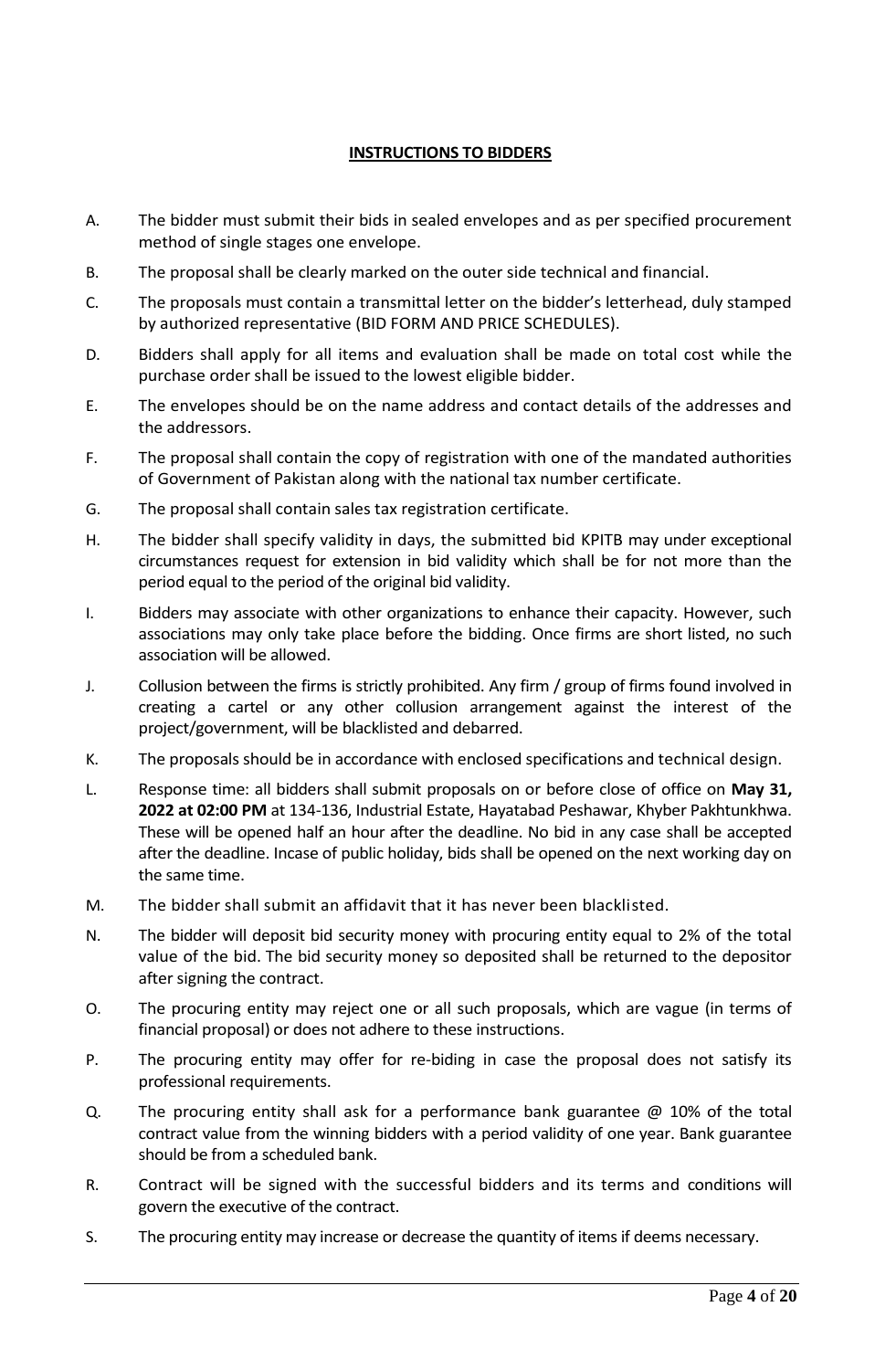- T. Arbitration as per law will be in case of disagreement arising out of contract execution, which cannot be settled, between the two parties (KPITB and supplier/vendor/bidder).
- U. Schedule of Requirement: All the items shall be delivered within 30 days after issuance of purchase order.

#### V. **ELIGIBILITY / QUALIFICATION CRITERIA**

Following are the eligibility/ qualification criteria.

| S. No          | <b>Criteria</b>                                                                                                                                                                                                                                            | <b>Documentary Evidence</b>                                     |
|----------------|------------------------------------------------------------------------------------------------------------------------------------------------------------------------------------------------------------------------------------------------------------|-----------------------------------------------------------------|
| 1              | Bidders should be registered entities with the<br>Government (SECP or Registrar of Firms).                                                                                                                                                                 | <b>Registration Certificate</b>                                 |
| $\overline{2}$ | Bidder must be income tax and sales tax<br>registered and must be on active tax payers list of<br>FBR.                                                                                                                                                     | Registration Certificate & Active<br><b>Status</b>              |
| 3              | The Bidder/Supplier should have a documented<br>track of completing at least three (3) similar<br>assignments, during last three (3) years, involving<br>the supply of comparable scale.                                                                   | Purchase Order/<br>Contracts/Completion<br>Certificates         |
| 4              | The local representative should have office and<br>after sale services in KP.                                                                                                                                                                              | Documentary proof with<br>complete address and phone<br>numbers |
| 5              | Can provide the item within the time specified in<br>schedule of requirement.                                                                                                                                                                              | Supply Schedule/ Mention days<br>on letter head/Price Schedule. |
| 6              | The bidder should provide warranty of the<br>quoted items for a period of one year.                                                                                                                                                                        | Warranty on Company Letter<br>Head duly stamped & signed.       |
| $\overline{7}$ | Shall provide on a stamp paper an Affidavit stating<br>that the proponent has never been blacklisted by<br>any government/semi-government organizations<br>(procuring entity) under the administrative<br>control of the federal / provincial governments. | Affidavit on Judicial Stamp<br>Paper duly attested              |

Note: Contract / Purchase Order will be awarded to the lowest eligible/ qualified bidder fulfilling the criteria mentioned above and all the terms and conditions of the SBD.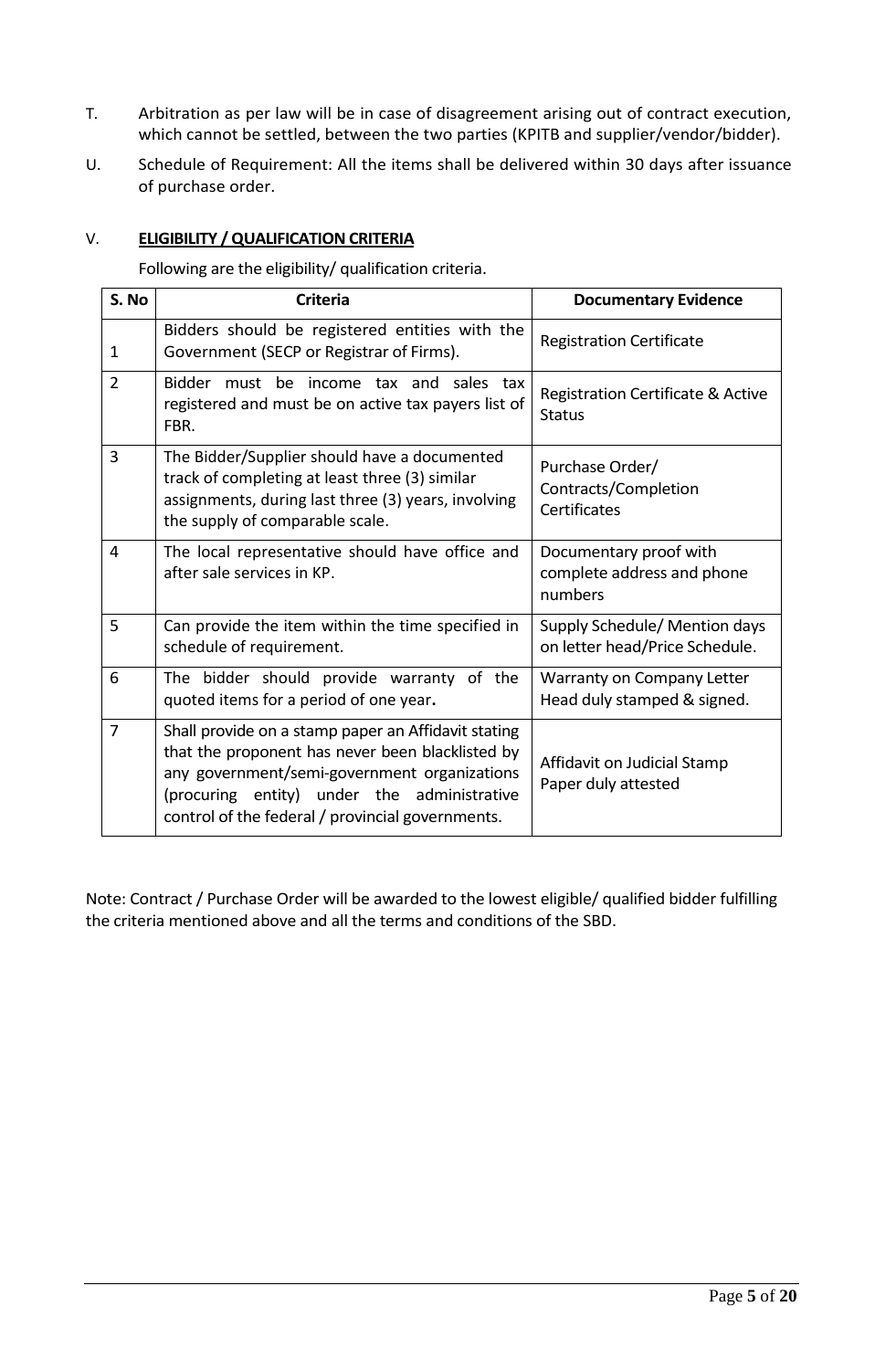#### **BID FORM**

| Date:   |  |
|---------|--|
| IFB No: |  |

<span id="page-5-0"></span>To:

Khyber Pakhtunkhwa Information Technology Board Industrial Estate, Jamrud Road Hayatabad Peshawar, Khyber Pakhtunkhwa.

Dear Sir,

 Having examined the bidding documents including Addenda Nos. *[insert numbers]*, the receipt of which is hereby duly acknowledged, we, the undersigned, offer to supply and deliver *[description of goods and services]* in conformity with the said bidding documents for the sum of *[total bid amount in words and figures]* or such other sums as may be ascertained in accordance with the Schedule of Prices attached herewith and made part of this Bid.

We undertake, if our Bid is accepted, we will deliver the goods in accordance with the delivery schedule specified in the Schedule of Requirements.

If our Bid is accepted, we will obtain the guarantee of a bank in a sum equivalent to 10 Percent of the Contract Price for the due performance of the Contract, in the form prescribed by the Procuring agency.

We agree to abide by this Bid for a period of [number] days from the date fixed for Bid opening under relevant Clause of the Instructions to Bidders, and it shall remain binding upon us and may be accepted at any time before the expiration of that period.

Until a formal Contract is prepared and executed, this Bid, together with your written acceptance thereof and your notification of award, shall constitute a binding Contract between us.

Commissions or gratuities, if any, paid or to be paid by us to agents relating to this Bid, and to contract execution if we are awarded the contract, are listed below:

| Name and address of agent   Amount and Currency | Purpose of Commission or<br>Gratuity |
|-------------------------------------------------|--------------------------------------|
|                                                 |                                      |
|                                                 |                                      |
|                                                 |                                      |

(if none, state "none")

We understand that you are not bound to accept the lowest or any bid you may receive.

Dated this \_\_\_\_\_\_\_\_\_\_\_\_\_\_\_\_\_\_\_\_\_ day of \_\_\_\_\_\_\_\_\_\_\_\_\_\_\_\_\_\_\_\_\_\_\_ 20\_\_\_\_\_\_\_\_.

\_\_\_\_\_\_\_\_\_\_\_\_\_\_\_\_\_\_\_\_\_\_\_\_\_\_ \_\_\_\_\_\_\_\_\_\_\_\_\_\_\_\_\_\_\_\_\_\_\_\_\_\_\_\_\_\_

[signature] [in the capacity of]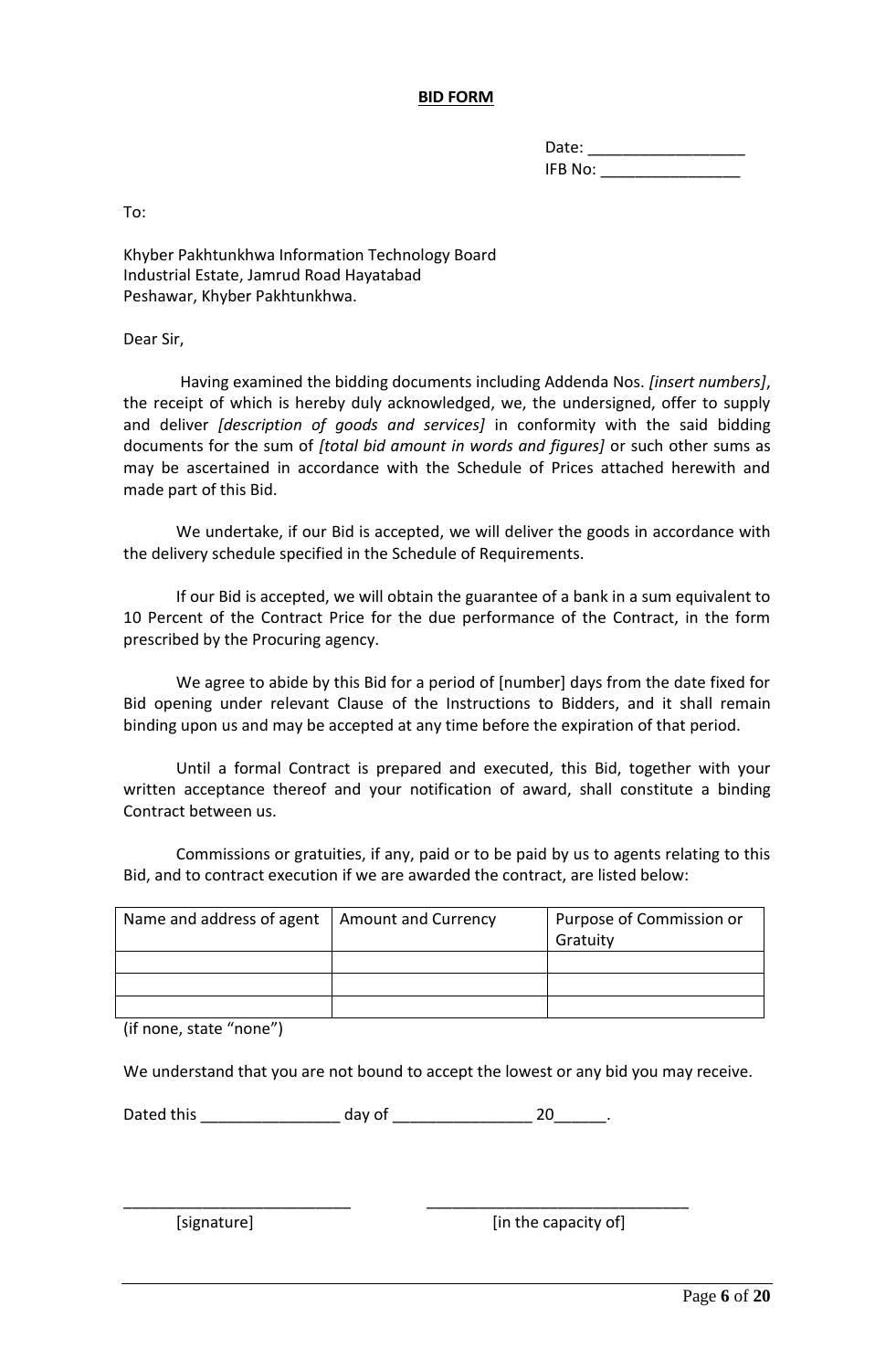# **PRICE SCHEDULES PROJECT-1 (ESTABLISHMENT OF PILOT CFC)**

|                                          | Name of Bidder<br><b>IFB Number</b>                                    |      |                |                   |            |             |                                           |                                     |
|------------------------------------------|------------------------------------------------------------------------|------|----------------|-------------------|------------|-------------|-------------------------------------------|-------------------------------------|
|                                          | <b>Financial Bid Sheet</b>                                             |      |                |                   |            |             |                                           |                                     |
| Subject: Procurement of Office Furniture |                                                                        |      |                |                   |            | Date:       |                                           |                                     |
|                                          | <b>Supplier Name, Address &amp; Contact Details:</b>                   |      |                |                   |            |             | <b>Closing Date</b>                       |                                     |
|                                          |                                                                        |      |                |                   |            | NTN:        |                                           |                                     |
|                                          |                                                                        |      |                |                   |            | <b>STRN</b> |                                           |                                     |
|                                          |                                                                        |      |                |                   |            | Tel:        |                                           |                                     |
|                                          |                                                                        |      |                |                   |            | Fax:        |                                           |                                     |
|                                          |                                                                        |      |                |                   |            |             | Email:                                    |                                     |
|                                          | Delivery and completion days from the issuance date of Purchase Order: |      |                |                   |            |             |                                           |                                     |
|                                          | <b>Quotation validity (in days):</b>                                   |      |                |                   |            |             |                                           |                                     |
|                                          | Mentioned warranty and quoted brand against each line item:            |      |                |                   |            |             |                                           |                                     |
|                                          | <b>Delivery and installation Locations:</b>                            |      |                |                   |            |             | <b>KPITB Office Peshawar</b>              |                                     |
| S.H                                      | Item                                                                   | Unit | Qty            | <b>Unit Price</b> | <b>GST</b> |             | <b>Unit Price</b><br><b>Including GST</b> | <b>Total Price</b><br>including GST |
| $\mathbf{1}$                             | <b>Executive Revolving</b><br>Chair (High Back)                        | No.  | $\mathbf{1}$   |                   |            |             |                                           |                                     |
| $\overline{2}$                           | Office Chairs-Low<br>Back:                                             | No.  | 6              |                   |            |             |                                           |                                     |
| 3                                        | <b>Visitor Chairs</b>                                                  | No.  | 14             |                   |            |             |                                           |                                     |
| 4                                        | File Racks (6x3):                                                      | No.  | $\overline{7}$ |                   |            |             |                                           |                                     |
| 5                                        | Executive Table (6x4)<br>with Side Rack                                | No.  | 1              |                   |            |             |                                           |                                     |
| 6                                        | Executive Table (5x3)<br>with Side Rack                                | No.  | 6              |                   |            |             |                                           |                                     |

# Signature & Stamp of Bidder

*Note:* In case of discrepancy between unit price and total, the unit price shall prevail.

\_\_\_\_\_\_\_\_\_\_\_\_\_\_\_\_\_\_\_\_\_\_\_\_\_\_\_\_\_\_\_\_\_\_\_\_\_\_\_\_\_\_\_\_\_\_\_\_\_\_\_\_\_\_\_\_\_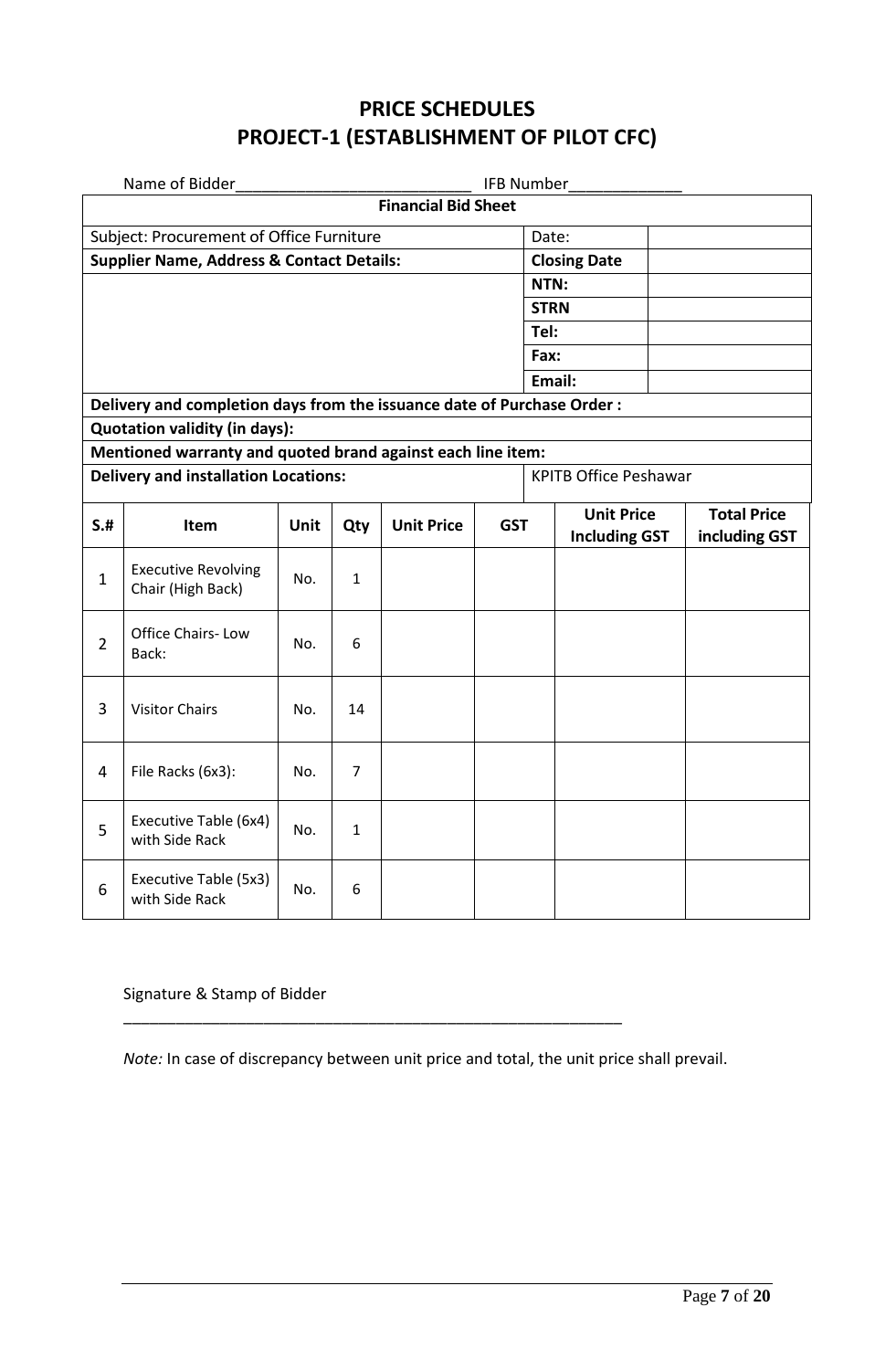# **PRICE SCHEDULES PROJECT -2 (ESTABLISHMENT OF DIGITAL CITY HARIPUR)**

|                                          | Name of Bidder<br><b>IFB Number</b>                                     |      |                |                   |            |             |                                           |  |                                     |
|------------------------------------------|-------------------------------------------------------------------------|------|----------------|-------------------|------------|-------------|-------------------------------------------|--|-------------------------------------|
|                                          | <b>Financial Bid Sheet</b>                                              |      |                |                   |            |             |                                           |  |                                     |
| Subject: Procurement of Office Furniture |                                                                         |      |                |                   |            |             | Date:                                     |  |                                     |
|                                          | <b>Supplier Name, Address &amp; Contact Details:</b>                    |      |                |                   |            |             | <b>Closing Date</b>                       |  |                                     |
|                                          |                                                                         |      |                |                   |            | NTN:        |                                           |  |                                     |
|                                          |                                                                         |      |                |                   |            | <b>STRN</b> |                                           |  |                                     |
|                                          |                                                                         |      |                |                   |            | Tel:        |                                           |  |                                     |
|                                          |                                                                         |      |                |                   |            | Fax:        |                                           |  |                                     |
|                                          |                                                                         |      |                |                   |            |             | Email:                                    |  |                                     |
|                                          | Delivery and completion days from the issuance date of Purchase Order : |      |                |                   |            |             |                                           |  |                                     |
|                                          | Quotation validity (in days):                                           |      |                |                   |            |             |                                           |  |                                     |
|                                          | Mentioned warranty and quoted brand against each line item:             |      |                |                   |            |             |                                           |  |                                     |
|                                          | <b>Delivery and installation Locations:</b>                             |      |                |                   |            |             | Digital City Haripur                      |  |                                     |
| S.H                                      | Item                                                                    | Unit | Qty            | <b>Unit Price</b> | <b>GST</b> |             | <b>Unit Price</b><br><b>Including GST</b> |  | <b>Total Price</b><br>including GST |
| $\mathbf{1}$                             | Conference Room<br>Table (12x5)                                         | No.  | $\mathbf{1}$   |                   |            |             |                                           |  |                                     |
| $\overline{2}$                           | Executive Table (6x4)<br>with Side Rack                                 | No.  | $\mathbf{1}$   |                   |            |             |                                           |  |                                     |
| 3                                        | Executive Table (5x3)<br>with Side Rack                                 | No.  | $\overline{2}$ |                   |            |             |                                           |  |                                     |
| 4                                        | <b>Executive Table</b><br>(4x2.5) with Side<br>Rack                     | No.  | 4              |                   |            |             |                                           |  |                                     |
| 5                                        | Sofa Set (05 Seater)<br>with side and center<br>table                   | No.  | $\mathbf{1}$   |                   |            |             |                                           |  |                                     |
| 6                                        | <b>Executive Revolving</b><br>Chairs (High Back)                        | No.  | $\overline{7}$ |                   |            |             |                                           |  |                                     |
| $\overline{7}$                           | <b>Visitor Chairs</b>                                                   | No.  | 37             |                   |            |             |                                           |  |                                     |

#### Signature & Stamp of Bidder

*Note:* In case of discrepancy between unit price and total, the unit price shall prevail.

\_\_\_\_\_\_\_\_\_\_\_\_\_\_\_\_\_\_\_\_\_\_\_\_\_\_\_\_\_\_\_\_\_\_\_\_\_\_\_\_\_\_\_\_\_\_\_\_\_\_\_\_\_\_\_\_\_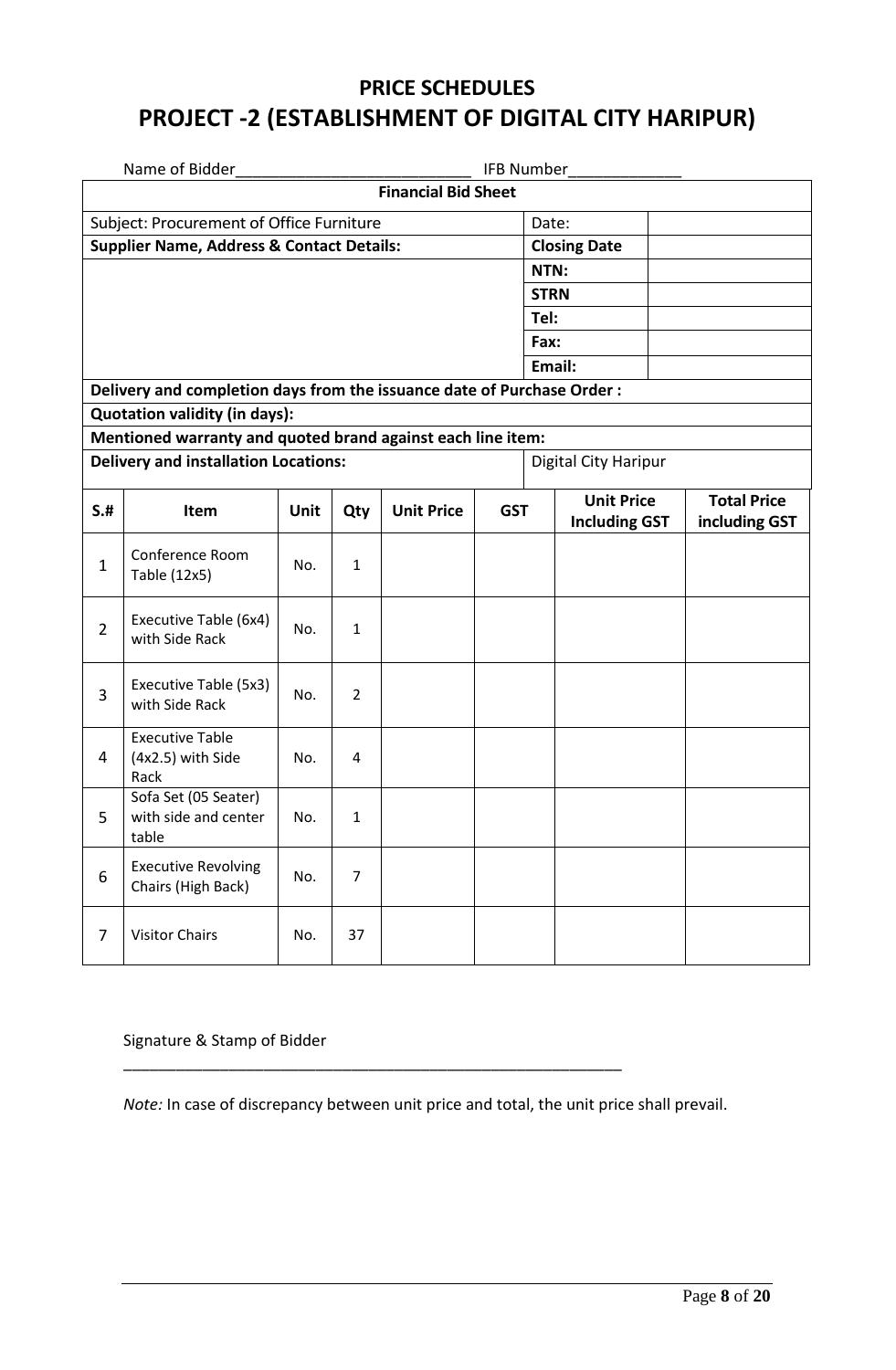# **DETAIL SPECIFICATIONS**

|                | <b>Project-1 (Citizen Facilitation Center)</b>                                                                                                                                                                       |              |                          |  |  |  |
|----------------|----------------------------------------------------------------------------------------------------------------------------------------------------------------------------------------------------------------------|--------------|--------------------------|--|--|--|
| S#             | <b>Details</b>                                                                                                                                                                                                       | Qty.         | <b>Delivery Location</b> |  |  |  |
| $\mathbf{1}$   | <b>Executive Revolving Chair High Back:</b><br>Upholstery Leatherette Padded Seat & Back<br>Base Height Adjustable (Gas Lift)<br>Torsion Bar Basic Tilt Mechanism 360 degree<br>Complete in all Respect              | $\mathbf{1}$ | Peshawar                 |  |  |  |
| $\overline{2}$ | <b>Office Chairs-Low Back:</b><br>Upholstery Leatherette Padded Seat & Back<br>Base Height Adjustable (Gas Lift)<br>Torsion Bar Basic Tilt Mechanism 360 degree<br>Complete in all Respect                           | 6            | Peshawar                 |  |  |  |
| 3              | <b>Visitor Chairs:</b><br>Material Type Leatherette<br>Fame Material Ash Wood or equivalent<br>Arm Style Flared<br>Upholstery Fill Material Foam                                                                     | 14           | Peshawar                 |  |  |  |
| 4              | File Racks (6x3):<br>Size 6 feet x 3 feet<br>Material High Quality MDF Melamine in Matt finish Dura<br>Lam Laminate,<br>Hardware High quality Hardware and fixtures.<br>Other High Quality Imported Hydraulic Hinges | 7            | Peshawar                 |  |  |  |
| 5              | <b>Executive Table (6x4) with Side Rack:</b><br>Table Size L72"xW48"xH30"<br>Side Rack Size L36"xW16"xH30"<br>Top 36mm thickness of table top<br>Design Cutting Edge Face Design<br>Other Complete in all Respect    | 1            | Peshawar                 |  |  |  |
| 6              | <b>Executive Table (5x3) with Side Rack:</b><br>Table Size L60"xW36"xH30"<br>Side Rack Size L36"xW16"xH30"<br>Top 36mm thickness of table top<br>Design Cutting Edge Face Design<br>Complete in all Respect          | 6            | Peshawar                 |  |  |  |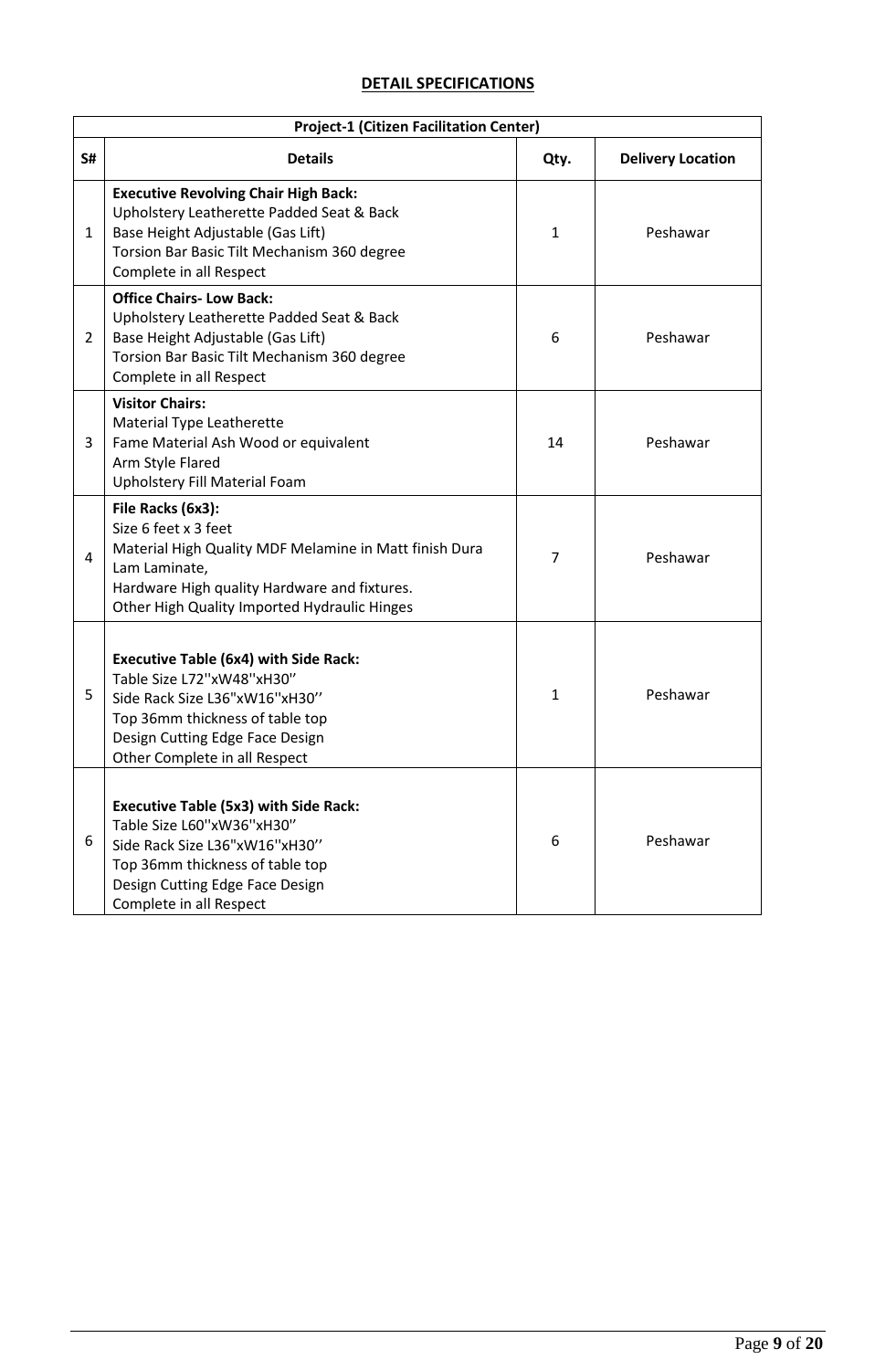| <b>Project -2 (Digital City Haripur)</b> |                                                                                                                                                                                                                                                                                 |                |                          |  |
|------------------------------------------|---------------------------------------------------------------------------------------------------------------------------------------------------------------------------------------------------------------------------------------------------------------------------------|----------------|--------------------------|--|
| S No.                                    | <b>Description</b>                                                                                                                                                                                                                                                              | Qty            | <b>Delivery Location</b> |  |
| $\mathbf{1}$                             | <b>Conference Room Table (12x5)</b><br>Top 48mm table top in High quality Original Red Oak Wood<br>Veneer Surface or equivalent<br>Switch Multimedia Desktop Socket<br>Leather Padding Central Top PU Leather Padding                                                           | $\mathbf{1}$   | Haripur                  |  |
| $\overline{2}$                           | <b>Executive Table (6x4) with Side Rack</b><br>Table Size L72"xW48"xH30"<br>Side Rack Size L36"xW16"xH30"<br>Top 36mm thickness of table top<br>Design Cutting Edge Face Design<br>Other Complete in all Respect                                                                | 1              | Haripur                  |  |
| 3                                        | <b>Executive Table (5x3) with Side Rack</b><br>Table Size L60"xW36"xH30"<br>Side Rack Size L36"xW16"xH30"<br>Top 36mm thickness of table top<br>Design Cutting Edge Face Design<br>Complete in all Respect                                                                      | $\overline{2}$ | Haripur                  |  |
| 4                                        | <b>Executive Table (4x2.5) with Side Rack</b><br>Table Size L60"xW36"xH30"<br>Side Rack Size L36"xW16"xH30"<br>Top 36mm thickness of table top<br>Design Cutting Edge Face Design<br>Complete in all Respect                                                                    | 4              | Haripur                  |  |
| 5                                        | Sofa Set (05 Seater) with center and side table.<br>1st Quality seat & back foam<br>Premium Quality leatherette/ fabric upholstery<br>Solid wood and plywood Durable structure, springs & belts.<br>High Quality imported Melamine coated MDF Panels<br>Complete in all Respect | 1              | Haripur                  |  |
| 6                                        | <b>Executive Revolving Chairs (High Back)</b><br>Leatherette/Fabric Padded Seat & Back<br>Base Height Adjustable (Gas Lift)<br>Torsion Bar Basic Tilt Mechanism 360 degree<br>Complete in all Respect                                                                           | 7              | Haripur                  |  |
| 7                                        | <b>Visitor Chairs</b><br>Leatherette Padded Seat & Back<br>Wooden frame, Wooden armrest in Jacobean polish finish<br>Complete in all Respect                                                                                                                                    | 37             | Haripur                  |  |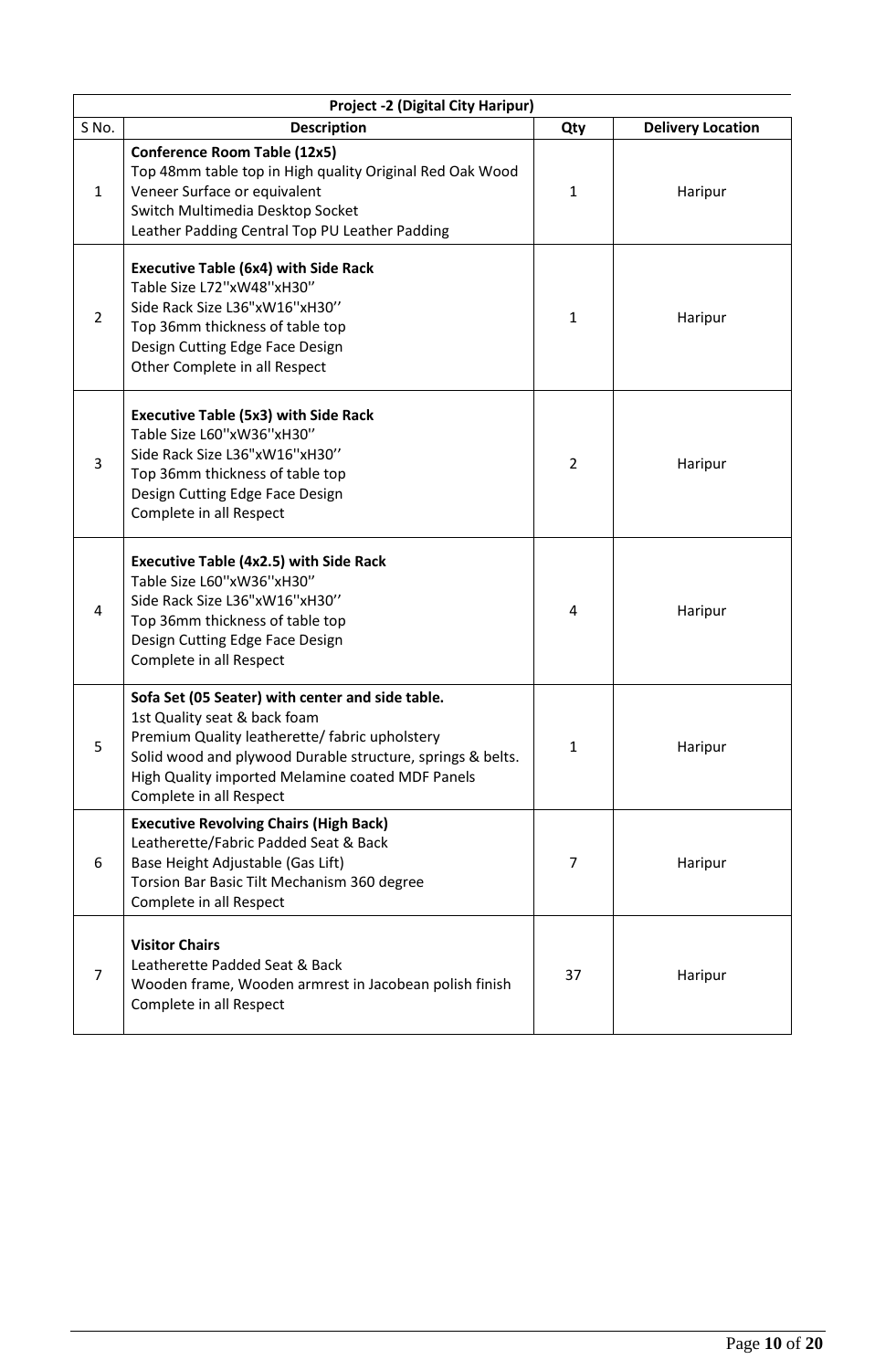# **PROPOSED DESIGNS**

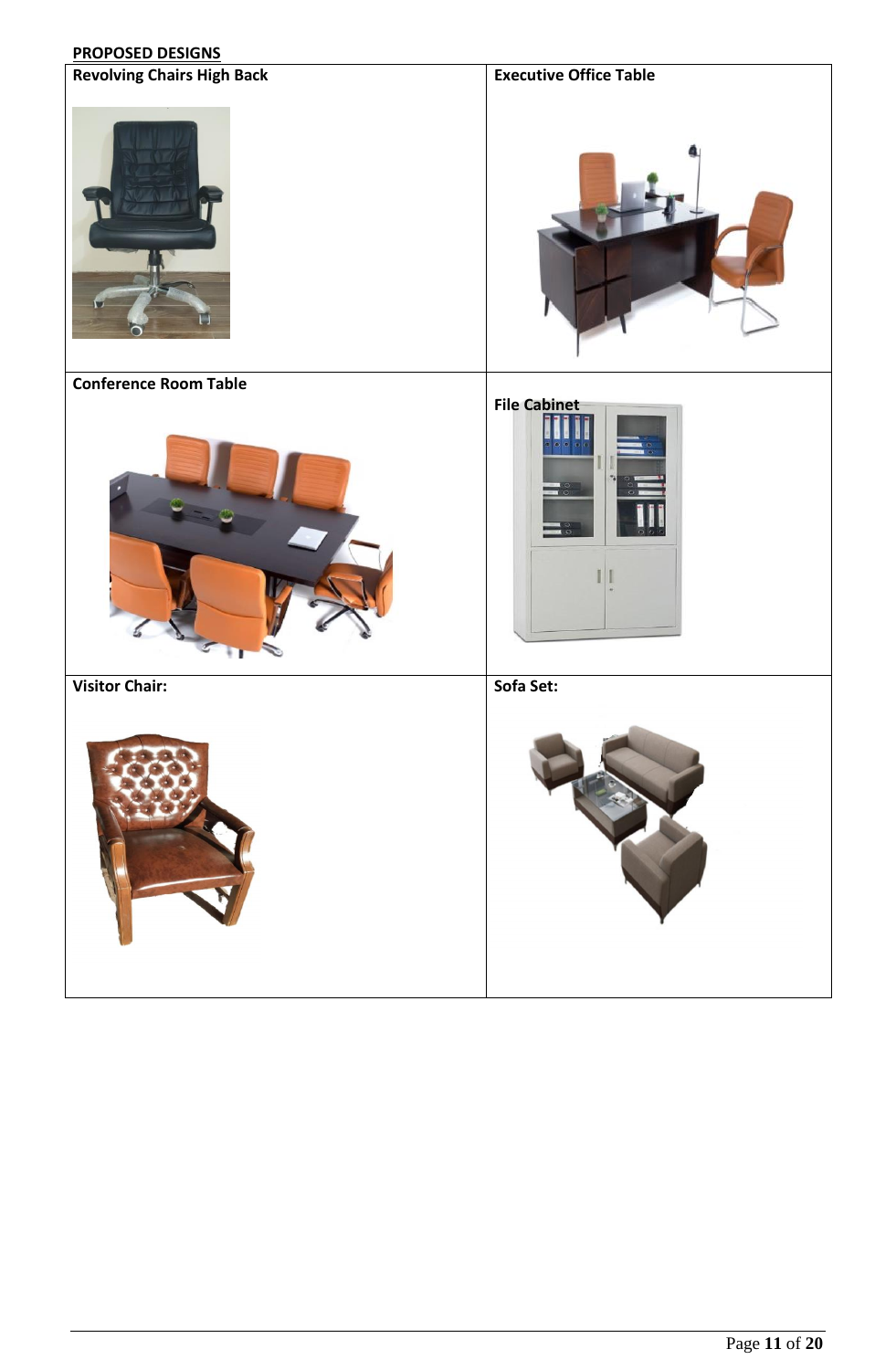#### **GENERAL TERMS AND CONDITIONS**

<span id="page-11-0"></span>

| Ser.# | <b>Description</b><br><b>Specification</b> | Qty. | <b>Unit Rate</b><br>(Rs.) | GST+any other<br>applicable tax | <b>Delivery</b><br><b>Period</b> | <b>Total</b> |
|-------|--------------------------------------------|------|---------------------------|---------------------------------|----------------------------------|--------------|
|       |                                            |      |                           |                                 |                                  |              |
|       |                                            |      |                           |                                 |                                  |              |
|       |                                            |      |                           |                                 |                                  |              |

1. Following are the details regarding request for quotation for procurement of Office Furniture.

Matrix to be filled by the bidder as per the instructions laid down here.

# 2. **General Terms and Conditions:** Following are the General Terms and Conditions

- (a) The above details shall be submitted in a sealed envelope
- (b) The lowest qualified bidder shall submit samples. In case samples submitted does not fulfill the required specifications, bids will be rejected or if samples are not provided, bid will be considered non-responsive and samples from the next lowest qualified bidder shall be asked.
- (c) The Supplier (s) must be registered with the Sales Tax authorities.
- (d) Warranty of Goods shall be provided along with quote. The warranty period shall be one (01) year"
- (e) The bid(s) must remain valid for ninety (90) days
- (f) All suppliers shall mention all applicable taxes in their quotes. In case any supplier has not done so, the procuring entity while comparing the offers will add the applicable taxes to the total quoted amount for each item.
- (g) The request for quotation is non-transferable.
- (h) Bids must be submitted on or before the given time and date to the officerdesignate for the purpose. No late bids for any reason whatsoever will be considered.
- (i) The quote(s) must be accompanied with a bid security valuing 2 % of the total quoted price.
- (j) NTN certificate shall be enclosed.
- (k) Each supplier can only submit one offer / quote.
- (l) The bid must carry the authorized signatures of the representative of the supplier.
- (m) KPITB has the right to accept or reject any or all offers without assigning any reason thereof.

Thanking you. **Assistant Director (Procurement)** Industrial Estate, Jamrud Road, Hayatabad Peshawar, Khyber Pakhtunkhwa 091-5891516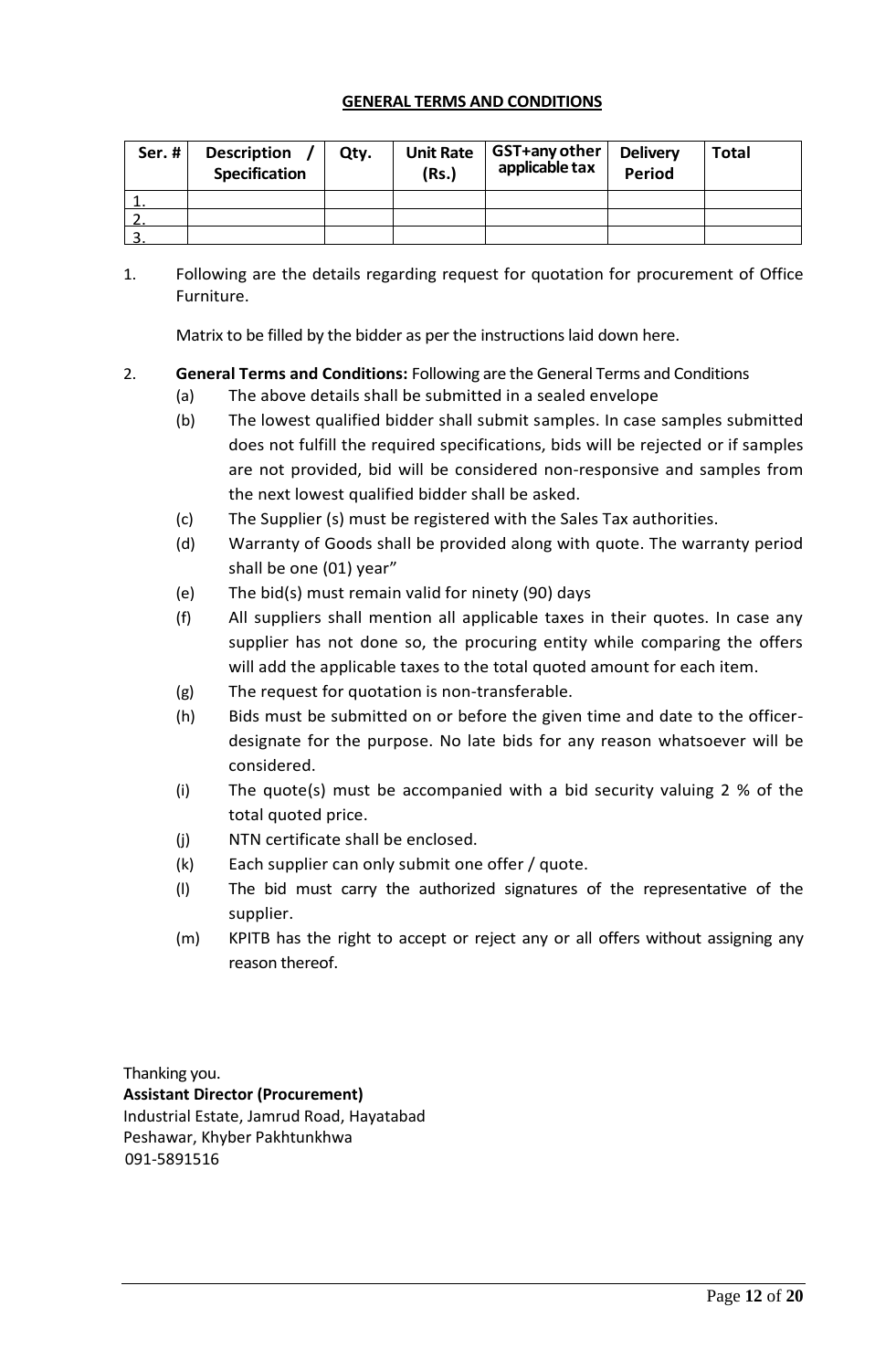# **GENERAL AND SPECIAL CONDITIONS OF CONTRACT/PURCHASE ORDER**

# <span id="page-12-0"></span>**A . L A N G U A G E**

All communications and documentations related to procurements shall be in English.

# **B. BID SECURITY DEPOSIT**

Unless otherwise agreed between the Procuring entity and the Supplier, the later shall deposit with the Procuring Entity a sum equal to 2 % of the total value of the goods detailed in the said Schedule at 'C'.

# **C . P L A C E A N D T I M E O F D E L I V E R Y**

The Supplier/Vendor/bidder shall as may be required by the Procuring entity either deliver free at, places detailed in the said Schedule, the list and Quantities of the goods detailed herein and the goods shall be delivered out not later than the dates specified.

# *(i) Delivery Schedule*

| Ser.# | Item $\lambda$     | Date of         | Place of | <b>Verification</b> | Acceptance |
|-------|--------------------|-----------------|----------|---------------------|------------|
|       | <b>Deliverable</b> | <b>Delivery</b> | delivery |                     |            |
|       |                    |                 |          |                     |            |
|       |                    |                 |          |                     |            |
|       |                    |                 |          |                     |            |

# **D. VARIATIONS / REPEAT ORDERS**

The Procuring entity may during the execution of the Contract, by notice in writing may direct the supplier to alter, amend, omit, add to or otherwise vary any part of the Schedule, in agreement with the Service Provider, and the Service Provider shall carry out such variations and be bound by the same conditions. Provided that repeat orders are within a period of six months, and that it does not exceed fifteen percent of the original contract value as per KPP Rules 2014.

# **E. INSPECTION of Goods on Delivery (whole applicable)**

The goods shall be inspected by the inspecting team of the Procuring entity for quality/quantity etc at the agreed location/warehouse of the Procuring entity before the goods are provided/supplied at their final destination.

Inspection of goods shall be conducted without prejudice to the buyer's right to lodge quantity and quality claims. In case the goods are not found in conformity with the contracted quality/specifications, procuring entity shall have the right to lodge claims within 30 days from the date of inspection of the goods.

In case of dispute by the supplier, joint re-inspection of the supplied material shall be carried out, at the cost of the supplier, in presence his or his authorized representative either at a laboratory designated by the procuring entity or by a neutral independent entity as jointly agreed.

#### **F. P A C K A G I N G**

Material/works/service should be packed suitably in appropriate wooden/metallic boxes/containers/pallets in such a manner that the goods are not lost or damaged in handling/transportation and the packing should be suitable enough to reach at the stores of procuring entity safely.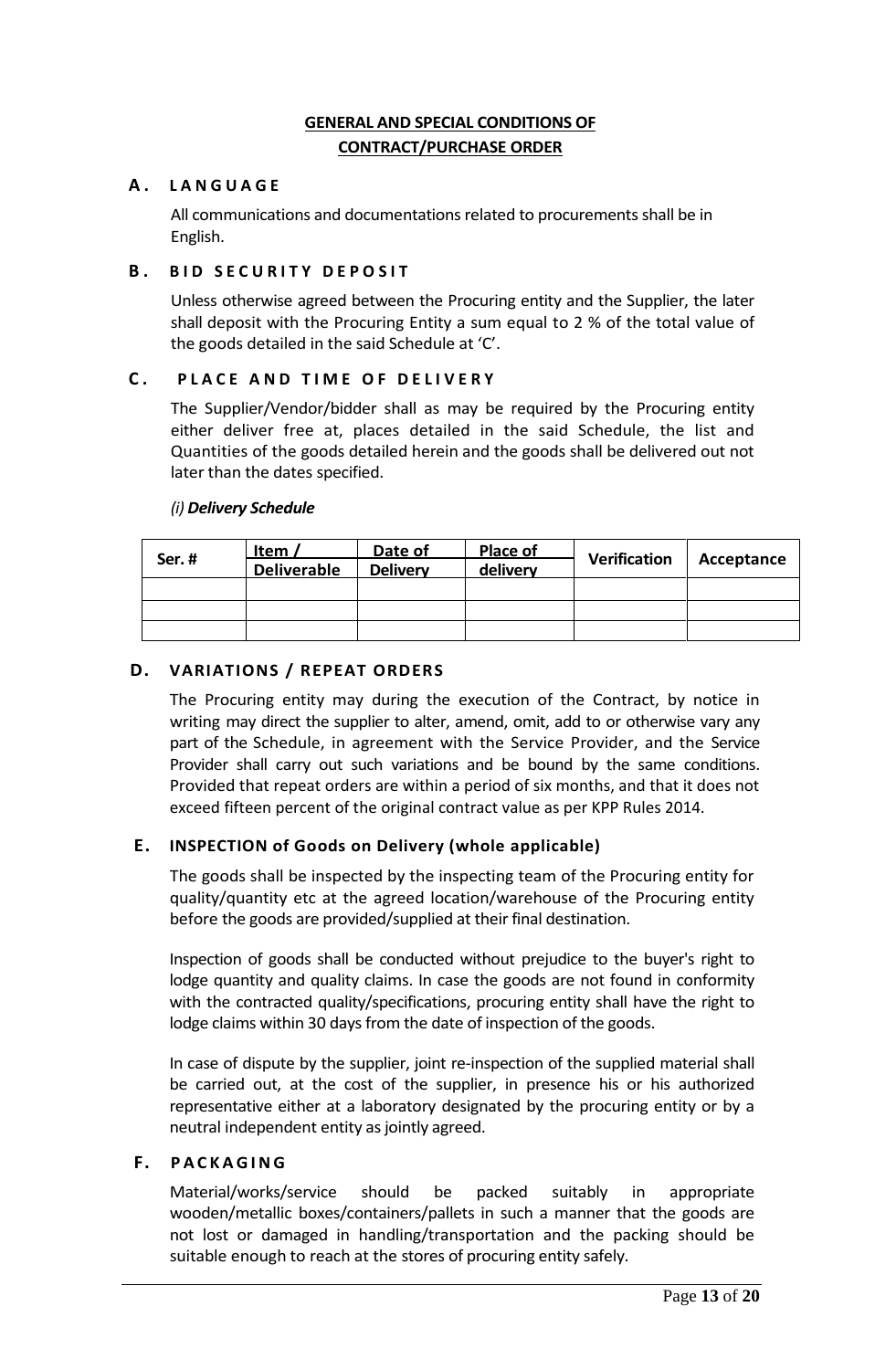Each pack or container should clearly indicate the following information:

- Purchase Order Number and date.
- Name of Product/Deliverable.
- Quantity
- Gross and net weights
- Name of Manufacturers/service providers

Manufacturer's instructions regarding the maximum storage life of the product and the storage conditions must be followed.

Material/works/service should be delivered at the stores of procuring entity in original packing of the manufacturer.

Where applicable, manuals containing instructions of the manufacturer about the application (in use) of the item should be provided in English. If required by Procuring entity, technical experts should be sent by the manufacturer for application of the item at site.

# **G. PERFORMANCE BANK GUARANTEE**

Successful bidders shall furnish a Performance Bank Guarantee of 10% of value of Purchase Order/Tender price/Contract on the proforma prescribed provided that the guarantee is issued by any of the approved Banks within 20 days of issuance of the letter of acceptance. The performance guarantee shall remain valid throughout the execution of purchase order/contract and shall be returned within 10 days after the expiry of warranty period and satisfactory performance.

If such Guarantee is issued by a foreign bank, it should be countersigned by a Pakistani bank on the approved list of banks.

# **FORFEITURE OF PERFORMANCE BANK GUARANTEE**

The Performance Bank Guarantee may be forfeited if the service provider fails to deliver or supply goods in accordance with the terms and conditions of the Purchase Order or commits any breach of the Contract / Purchase Order.

#### **H. PAYMENT CLAUSE:** Payment shall be made on production of the following documents: -

- a. The Supplier/Vendor submits manually signed invoice in triplicate certifying that merchandise supplied is in accordance with the contract. The invoice must show the Purchase Order No.\_\_\_\_, Material Receiving Report No. \_\_\_\_, and Acceptance Note No. \_\_\_, with date, price/rate of each item.
- b. Material/Deliverables Receiving Report (in original) signed by the Authorized Representative of Procuring entity in acknowledgement of having received all supplies/deliverables in accordance with the Purchase Order/Contract Agreement.
- c. Authenticated sales tax invoice in original as prescribed in the Sales Tax Act 1990 (where applicable).
- d. Valid Income Tax Exemption Certificate (otherwise Income Tax at current applicable rates shall be deducted from the invoice).
- e. National Tax Number.
- f. Sales Tax Registration Number.
- g. Certificate in original issued by any one of the Independent Inception (where applicable).
- h. Bank Account Number and Branch.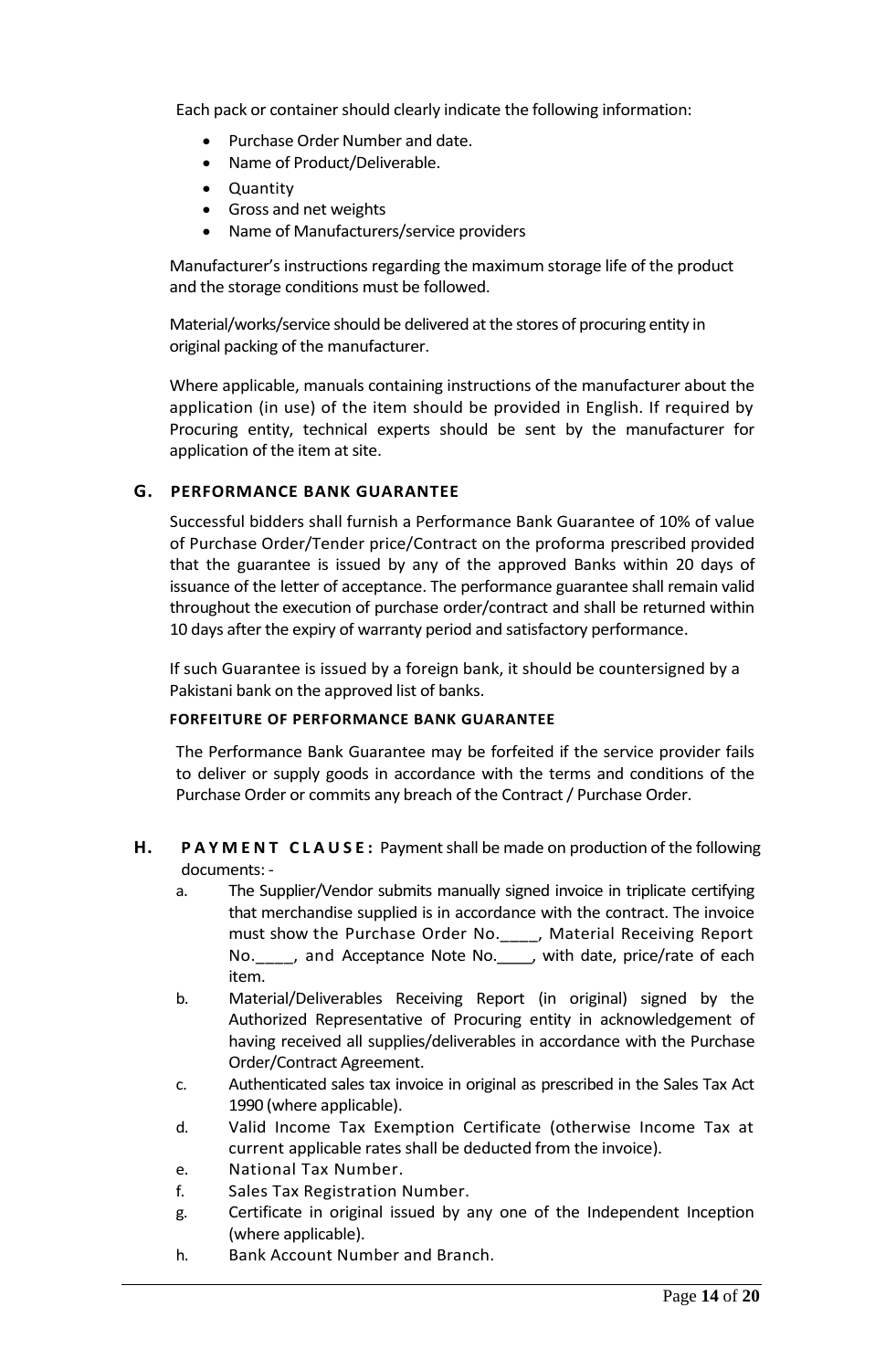- i. Recovery of all applicable taxes at source should be made as per rules
- j. Certificate from procuring entity stating Goods as per standard / professional requirement (format given below)

# **DETAIL OF STANDARDS (if applicable)**

| $S.$ # | <b>Meets best</b><br>quality standards<br>(5) | <b>Meets acceptable</b><br>quality standards<br>(4) | Meets un<br>acceptable<br>quality standards<br>(3) | Does not meet<br>acceptable<br>quality standards<br>(2) |
|--------|-----------------------------------------------|-----------------------------------------------------|----------------------------------------------------|---------------------------------------------------------|
|        |                                               |                                                     |                                                    |                                                         |
|        |                                               |                                                     |                                                    |                                                         |
| 3.     |                                               |                                                     |                                                    |                                                         |
|        |                                               |                                                     |                                                    |                                                         |

Delivery / Deliverable accepted since it meets acceptable / best quality standards (5/4)

#### **K. OBLIGATIONS AND OPTIONS IN CASE OF NON FULFILMENT OF CONTRACTUAL OBLIGATIONS BY THE SUPPLIER**

The supplier shall perform services in accordance with recognized standards, applicable laws and regulations.

The suppliers shall appoint a focal person who shall coordinate with procuring entity at all times during the execution of the project (representing consultant firm /organization). The Project Coordinator shall have the qualifications as may be agreed between the client and the consultant.

The supplier shall carry out the services with due diligence and efficiency and in conformity with sound practices.

The supplier shall act at all times so as to protect the interests of the Client and shall take all reasonable steps to keep all expenses to a minimum consistent with sound economic and other practices. The supplier shall furnish the Client such information relating to the Services as the Client may from time to time reasonably request.

Except with the prior written approval of the Client, the supplier shall not assign or transfer the Agreement for Goods or any part thereof nor engage any other independent supplier or sub-contractor to perform any part of the services without prior consent of the service providers

The supplier agrees that no proprietary and confidential information received by the supplier from the Client shall be disclosed to a third party unless the supplier receives a written permission from the Client to do so.

Procuring entity may take any of the following actions if after the placement of the Purchase Order the supplier fails to deliver the goods within the prescribed period, according to the specifications, quantities and other terms and conditions given in the Purchase Order/Contract agreement:-

Recover from the supplier as stipulated in the relevant purchase order/contract agreement, equivalent to 0.067% per day (2% per month) of the total value of contract in case of failure to deliver as per agreed timelines, provided that the total penalty shall not be imposed beyond maximum of 10% of the total contract value.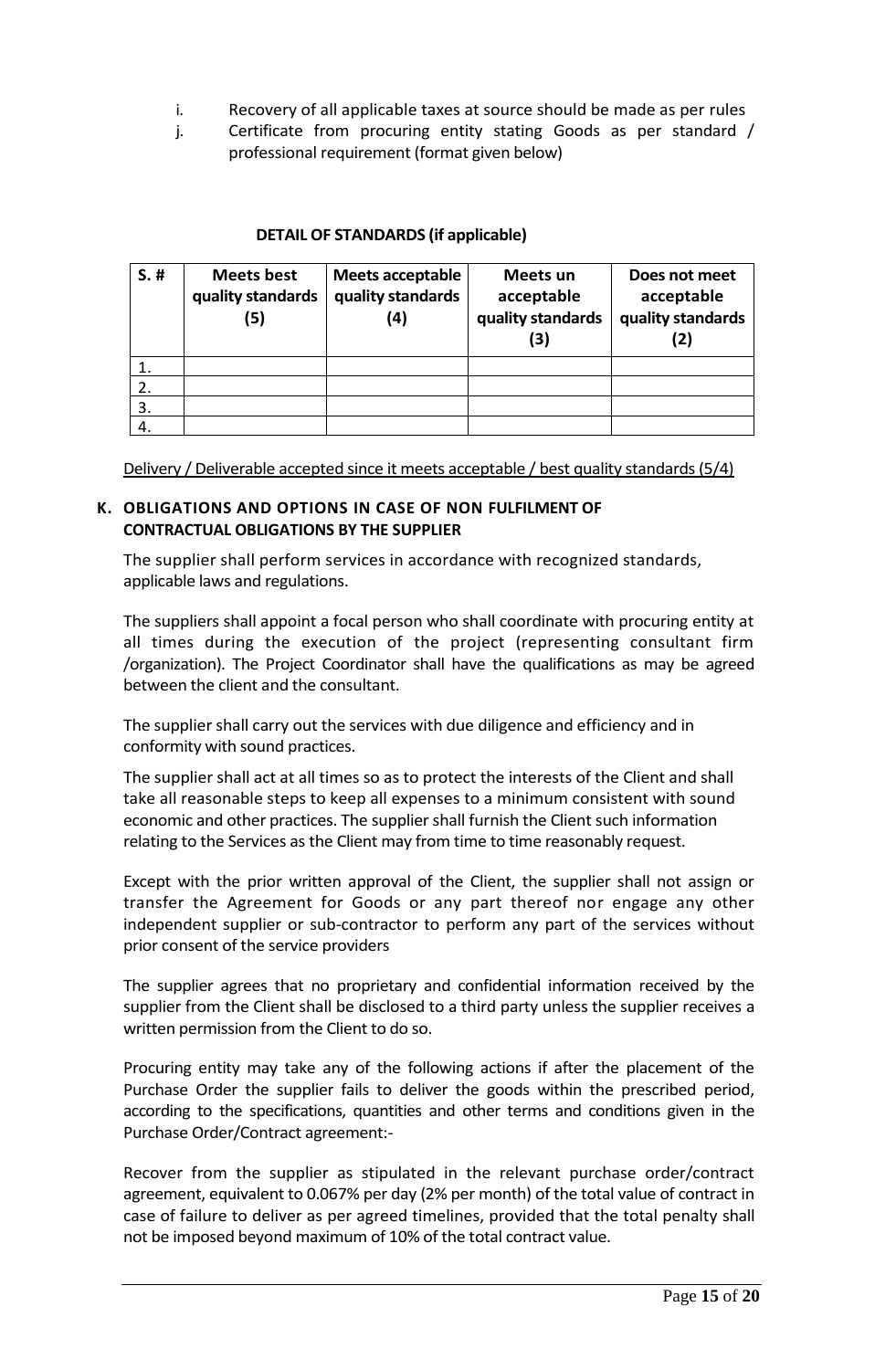Purchase from any other source, at the risk and cost of the supplier, the goods not delivered or other goods of equivalent specifications, without canceling the Purchase Order/contract agreement;

Cancel the Purchase Order/contract agreement at supplier's risk and cost. In such case, Procuring entity reserves the right to take any action against supplier which it may deem fit under the circumstances including the blacklisting of the supplier; or

Recover any consequential losses/damages incurred by procuring entity by withholding any or all amounts otherwise due to the supplier against this or any other Purchase Order/ Contract.

# **L. DISPUTES AND CONTROVERSIES/DISPUTE RESOLUTION**

Procuring Entity shall constitute a Committee consisting of odd number of persons with proper powers and authorizations to redress complaints of bidders that may arise prior to issuance of Purchase Order/contract agreement, in accordance with the KPP Rules 2014.

If a bidder is not satisfied with the decision of the Committee he may take recourse to the KPPRA.

The mere fact of lodging a complaint shall not warrant suspension of procurement process.

Any dispute or difference arising out of the Agreement which cannot be amicably settled between the Parties, shall be finally settled by KPPRA whose decision will final and biding on both the parties

# **Q. INDEMNITY**

The supplier shall at all times indemnify the procuring entity against the claims which may be made in respect of the goods for infringement of any right protected by patent, registration of design or trade mark and shall take all risks of accident of damages which may cause a failure of the supply from whatever cause arising and the entire responsibility for the sufficiency of all the means used by him for the fulfillment of the contract; provided always that in event of any claim in respect of an alleged breach of a patent registered design or trade mark being made against the procuring entity, it shall notify the supplier of the same and the supplier shall be at liberty at his own expense to conduct negotiations for settlements of any litigation that may arise there from.

#### **R. SUB-LETTING CONTRACT**

The supplier shall not sub-let or assign this Contract or any part thereof without the written permission of the procuring entity. In the event of the Service provider subletting or assigning this Contract or any part thereof without such permission, the procuring entity shall be entitled cancel the Contract and to purchase the goods elsewhere on the supplier account and risk and the supplier shall be liable for any loss or damage which the procuring entity may sustain in consequence of arising out of such purchase.

#### **S. BRIBES COMMISSION ETC.**

Any bribe, commission, gift or advantage given, promised or offered by or on behalf of the Contractor or his partner, agent or servant, or any one on his or their behalf to any officer servant, representative or agent of the procuring entity or any person on its behalf in relation to the obtaining or to the execution of this or any other contract with the procuring entity, shall in addition to any criminal liability which he may incur, subject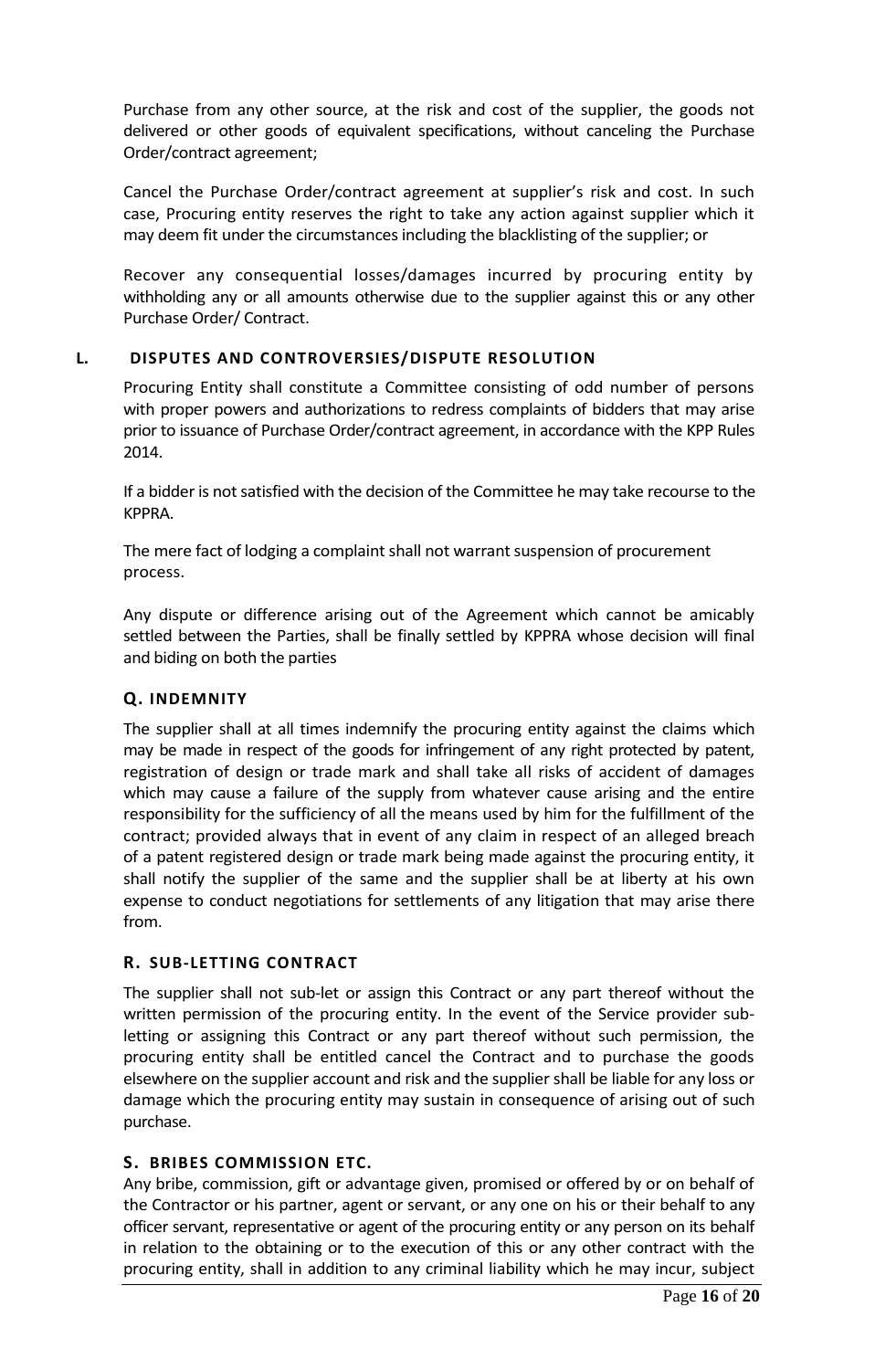the contractor to cancellation of this and all other Contracts and also to payments of any loss or damage resulting from such cancellation to the like extent as is provided in cases cancellation under clause 8 hereof; and the procuring entity shall be entitled to deduct the amounts so payable from any moneys, otherwise due to the supplier under this or any other Contract. Any question or dispute as to the commission of any offence under this clause shall be settled by the procuring entity in such manner as it shall think fit and sufficient, and its decision shall be final and conclusive.

# **T. TERMINATION End of Services**

The Agreement shall terminate when, pursuant to the provisions hereof, the Services have been completed and full and final payment has been made.

# **Termination by the Client**

The Client may, by a written notice of thirty (30) days to the supplier, terminate this Agreement. All accounts between the Client and the Service provider shall be settled not later than sixty (60) days of the date of such termination.

# **Termination by the Supplier**

The supplier may suspend the Agreement by a written notice of thirty (30) days only if the supplier does not receive payments due under this Agreement within thirty (30) days of submission of its invoice. If the payment is still not made to the supplier after thirty(30) days of notice of suspension, the Supplier/Vendor may terminate this Agreement in whole or in part by giving fifteen (15) days advance notice of intent to terminate. If the Agreement is terminated by the supplier under such circumstances, the Procuring entity shall pay, within a period of thirty (30) days of the date of such notice of intent to terminate referred above, all payments due to the supplier.

# **U. FORCE MAJEURE**

The term "Force Majeure" as employed herein shall mean acts of God, strikes, lockout or other industrial disturbances, acts of public enemy, wars, blockades, insurrection, riots, epidemics, landslides, earthquakes, storms, lightning, floods, washouts, civil disturbances, explosions and any other similar events, not within the control of either Party and which by the exercise of due diligence neither Party is able to overcome.

If either Party is temporarily unable by reason of Force Majeure to meet any of its obligations under the Agreement, and if such Party gives to the other Party written notice, of the event within fifteen (15) days after its occurrence, such obligations of the Party, as it is unable to perform by reason of the event, shall be suspended for as long as the inability continues. Neither Party shall be liable to the other Party for loss or damage sustained by such other Party arising from any event referred to as Force Majeure or delays arising from such event. Force Majeure shall not include insufficiency of funds or failure to make any payment required under the Agreement.

# **V. APPLICABLE LAWS**

This Agreement shall, in all respects, be read and construed and shall operate in conformity with the KPPRA Act 2012 and KPPRA Rules 2014.

# **W. CONTRACT AMENDMENT**

No variation in or modifications to the terms of the Agreement shall be made, except by a written amendment signed by the Parties hereto.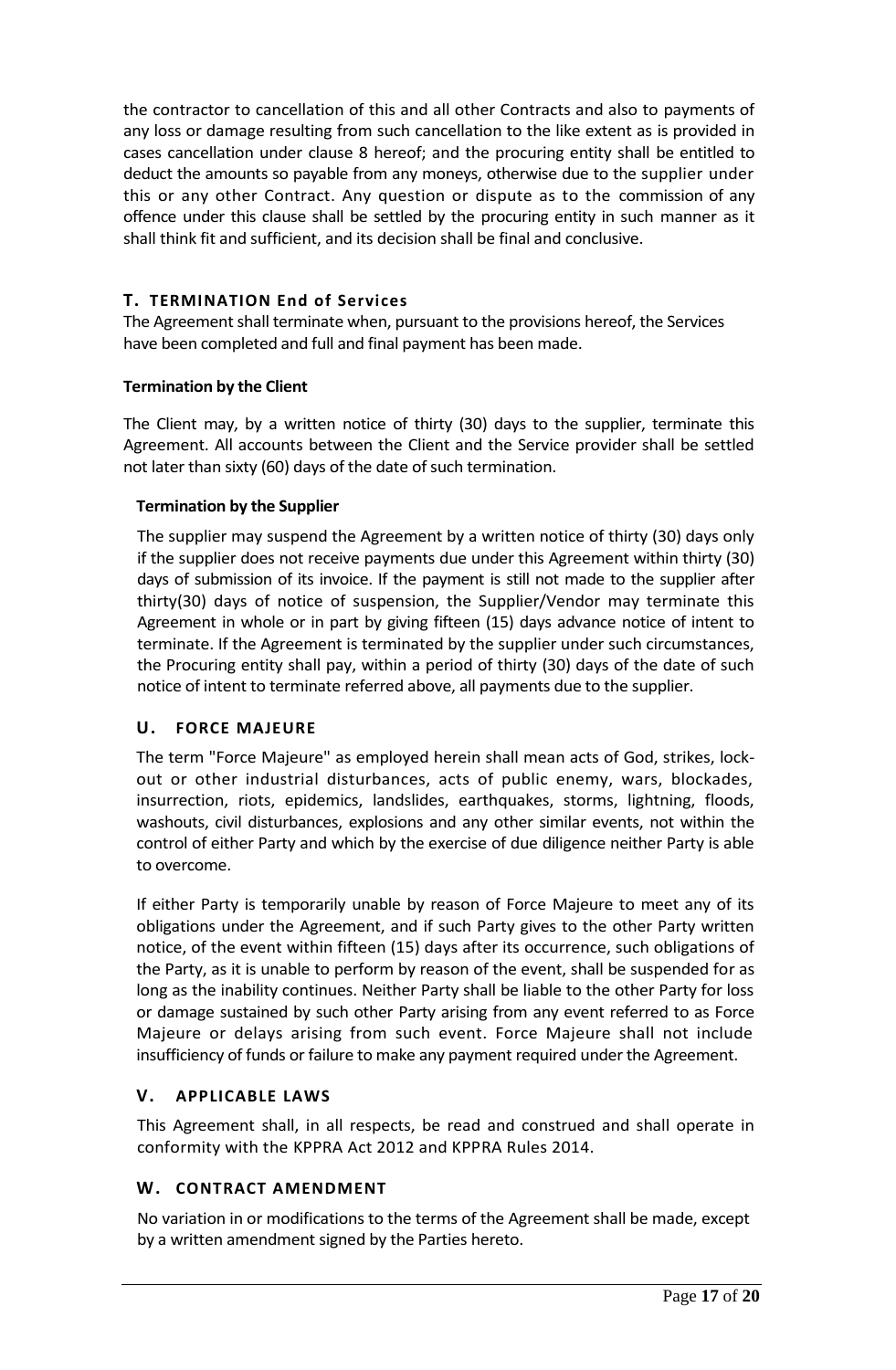# **X. NOTICES**

Any notice given by any of the Parties hereto shall be sufficient only if in writing and delivered in person or through registered mail as follows:

To: The Client

To: The Supplier

or to such other address as either of these Parties shall designate by notice given as required herein. Notices shall be effective when delivered.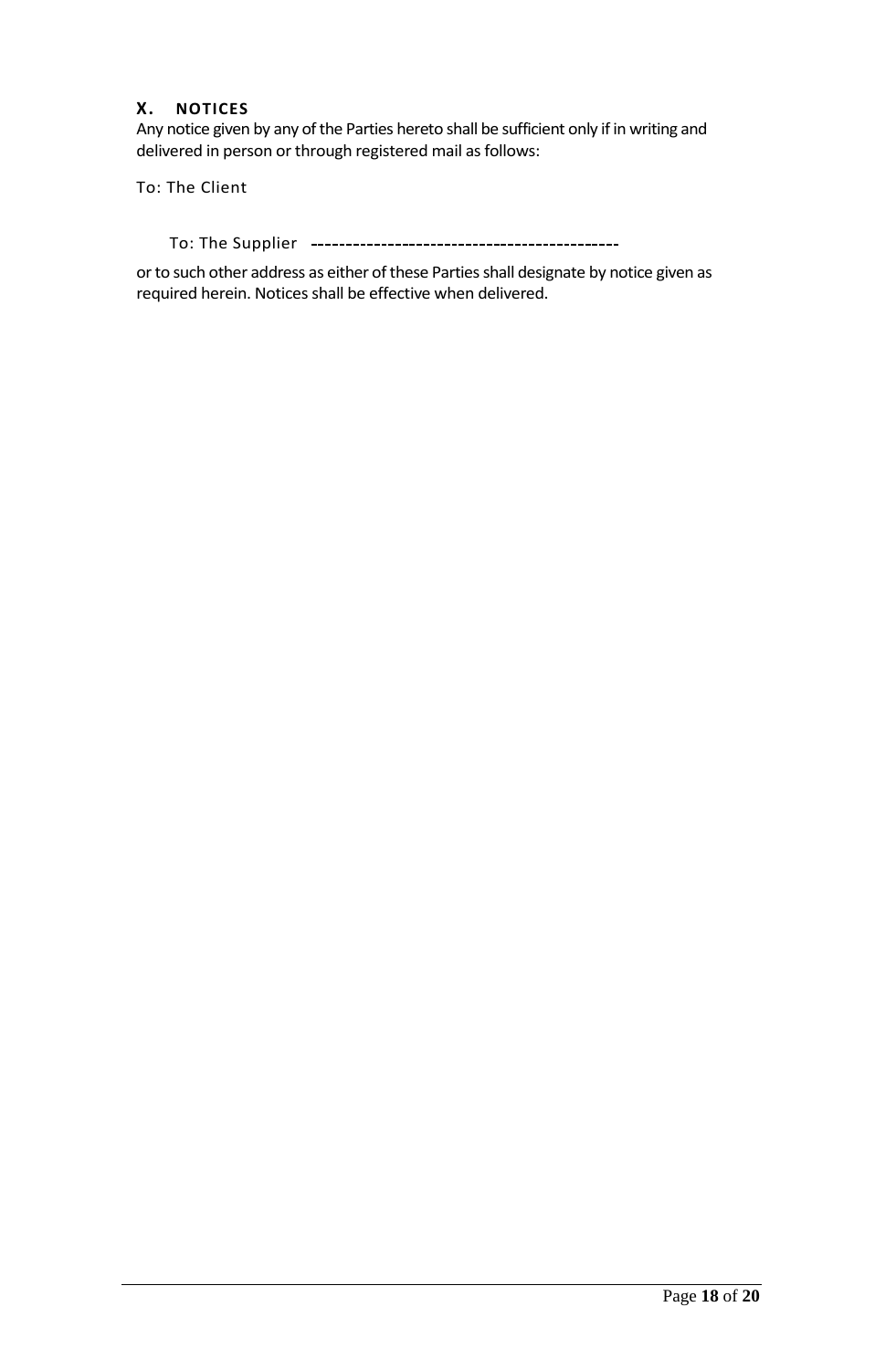#### **BANK GUARANTEE FORM IN RESPECT OF BID SECURITY**

#### <span id="page-18-0"></span>**(to be furnished on non-judicial stamp paper of appropriate value)**

Procuring Officer Procuring entity and its address

1. M/s: through their agent the second their and the second the second the second the second the second the second the second term in the second term in the second term in the second term in the second term in the second t called the supplier) are submitting their offer against your tender enquiry No. The same of the same of the requested us to issue a bank guarantee for entitled in your favor as bid security to ensure their compliance with conditions of the tender.

2. The Guarantor waiving all objections and defenses and under the aforesaid contract, hereby unconditionally, irrevocably and independently guarantees to pay to procuring entity without delay upon procuring entity's first written demand any amount claimed by procuring entity up to the sum named herein, on procuring entity written declaration that the bidder has refused or failed to fulfill any of the terms of the tender / bid or committed any breach of the tender / bid.

3. Notices in writing of any such breach, of which the Buyer shall be the sole Judge, as aforesaid, on the part of the bidder shall be given by the Buyer to the Guarantor and on each first demand, payment shall be made by the Guarantor of all sums then due under this guarantee unconditionally and without any reference to the bidder or any other person and without any objection.

4. This guarantee is valid up to three months from date of opening of tender. In case the tenderers / bidders are awarded a contract for supply of goods / works / services as per tender enquiry / letter / RFP quoted above, the guarantee will remain valid up to the date of furnishing of an acceptable performance bond on Procuring entity's format.

5. Claim if any must reach us in writing on or before the expiry date after which we will no longer be liable to make payment to you.

NAME OF THE BANK

WITH ADDRESS AUTHORISED OFFICER OF THE BANK